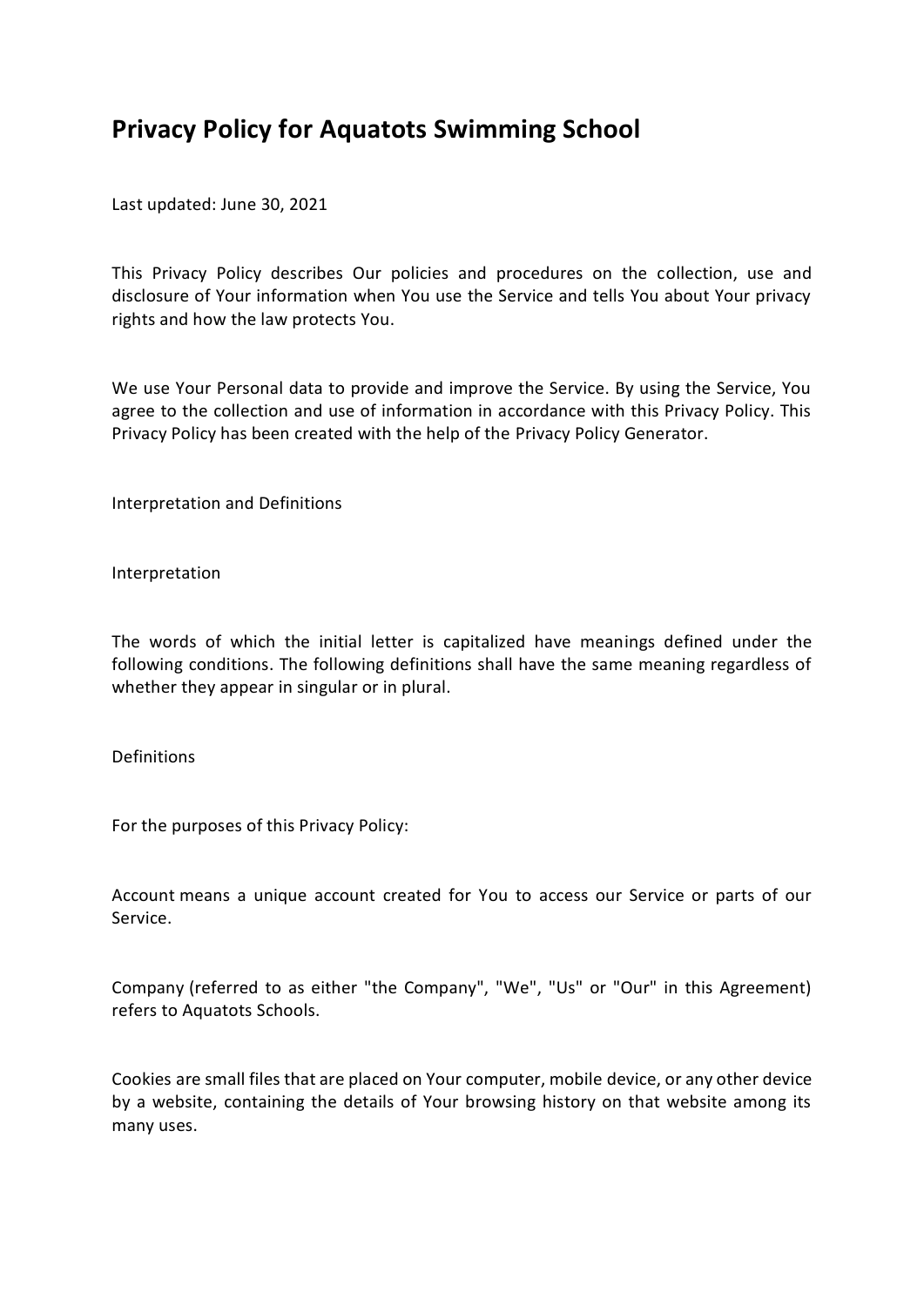Country refers to: South Africa

Device means any device that can access the Service such as a computer, a cell phone, or a digital tablet.

Personal Data is any information that relates to an identified or identifiable individual.

Service refers to the Website.

Service Provider means any natural or legal person who processes the data on behalf of the Company. It refers to third-party companies or individuals employed by the Company to facilitate the Service, to provide the Service on behalf of the Company, to perform services related to the Service or to assist the Company in analysing how the Service is used.

Third-party Social Media Service refers to any website or any social network website through which a User can log in or create an account to use the Service.

Usage Data refers to data collected automatically, either generated using the Service or from the Service infrastructure itself (for example, the duration of a page visit).

Website refers to Stirling Pre-school, accessible from https://aquatots.co.za

You means the individual accessing or using the Service, or the company, or other legal entity on behalf of which such individual is accessing or using the Service, as applicable.

Collecting and Using Your Personal Data

Types of Data Collected

Personal Data

While using Our Service, We may ask You to provide Us with certain personally identifiable information that can be used to contact or identify You. Personally identifiable information may include, but is not limited to: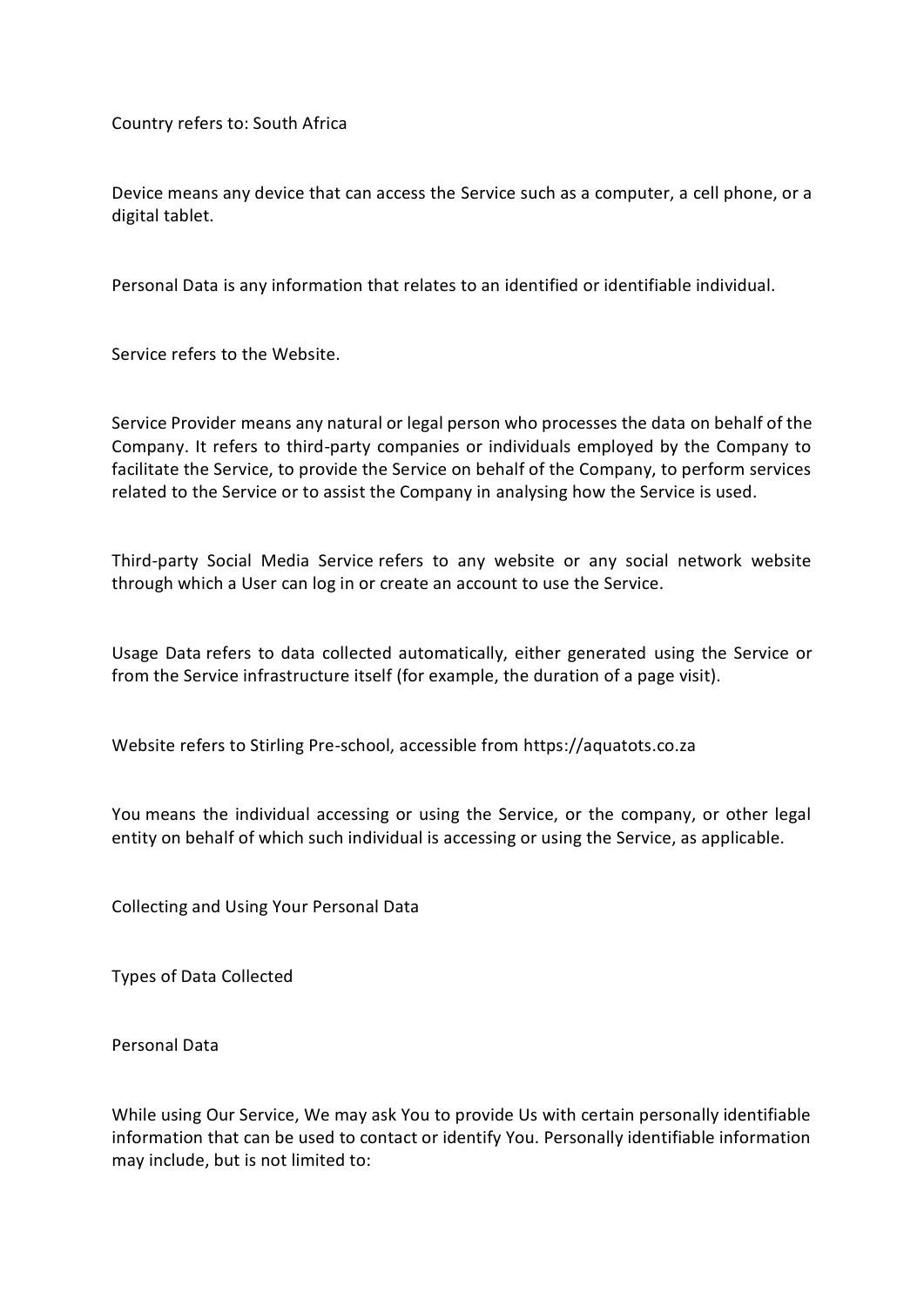Email address

First name and last name

Phone number

Address, State, Province, ZIP/Postal code, City

Usage Data

Usage Data

Usage Data is collected automatically when using the Service.

Usage Data may include information such as Your Device's Internet Protocol address (e.g. IP address), browser type, browser version, the pages of our Service that You visit, the time and date of Your visit, the time spent on those pages, unique device identifiers and other diagnostic data.

When You access the Service by or through a mobile device, we may collect certain information automatically, including, but not limited to, the type of mobile device You use, Your mobile device unique ID, the IP address of Your mobile device, Your mobile operating system, the type of mobile Internet browser You use, unique device identifiers and other diagnostic data.

We may also collect information that Your browser sends whenever You visit our Service or when You access the Service by or through a mobile device.

Information from Third-Party Social Media Services

The Company allows You to create an account and log in to use the Service through the following Third-party Social Media Services:

Google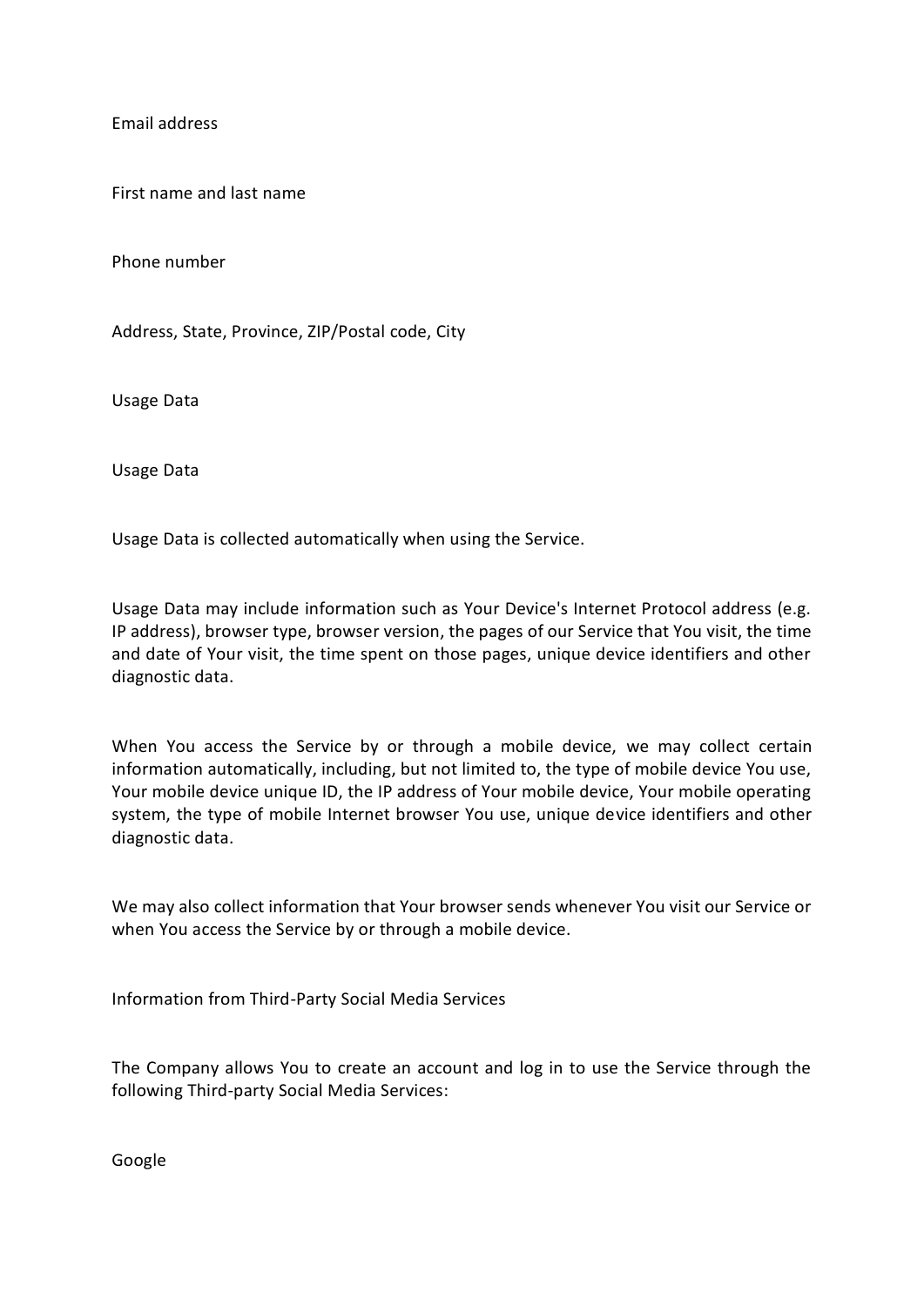Facebook

**Twitter** 

If You decide to register through or otherwise grant us access to a Third-Party Social Media Service, We may collect Personal data that is already associated with Your Third-Party Social Media Service's account, such as Your name, Your email address, Your activities or Your contact list associated with that account.

You may also have the option of sharing additional information with the Company through Your Third-Party Social Media Service's account. If You choose to provide such information and Personal Data, during registration or otherwise, You are giving the Company permission to use, share, and store it in a manner consistent with this Privacy Policy.

Tracking Technologies and Cookies

We use Cookies and similar tracking technologies to track the activity on Our Service and store certain information. Tracking technologies used are beacons, tags, and scripts to collect and track information and to improve and analyse Our Service. The technologies We use may include:

Cookies or Browser Cookies. A cookie is a small file placed on Your Device. You can instruct Your browser to refuse all Cookies or to indicate when a Cookie is being sent. However, if You do not accept Cookies, You may not be able to use some parts of our Service. Unless you have adjusted Your browser setting so that it will refuse Cookies, our Service may use Cookies.

Flash Cookies. Certain features of our Service may use local stored objects (or Flash Cookies) to collect and store information about Your preferences or Your activity on our Service. Flash Cookies are not managed by the same browser settings as those used for Browser Cookies. For more information on how You can delete Flash Cookies, please read "Where can I change the settings for disabling, or deleting local shared objects?" available at https://helpx.adobe.com/flash-player/kb/disable-local-shared-objectsflash.html#main\_Where\_can\_I\_change\_the\_settings\_for\_disabling\_\_or\_deleting\_local\_sh ared\_objects\_

Web Beacons. Certain sections of our Service and our emails may contain small electronic files known as web beacons (also referred to as clear gifs, pixel tags, and single-pixel gifs) that permit the Company, for example, to count users who have visited those pages or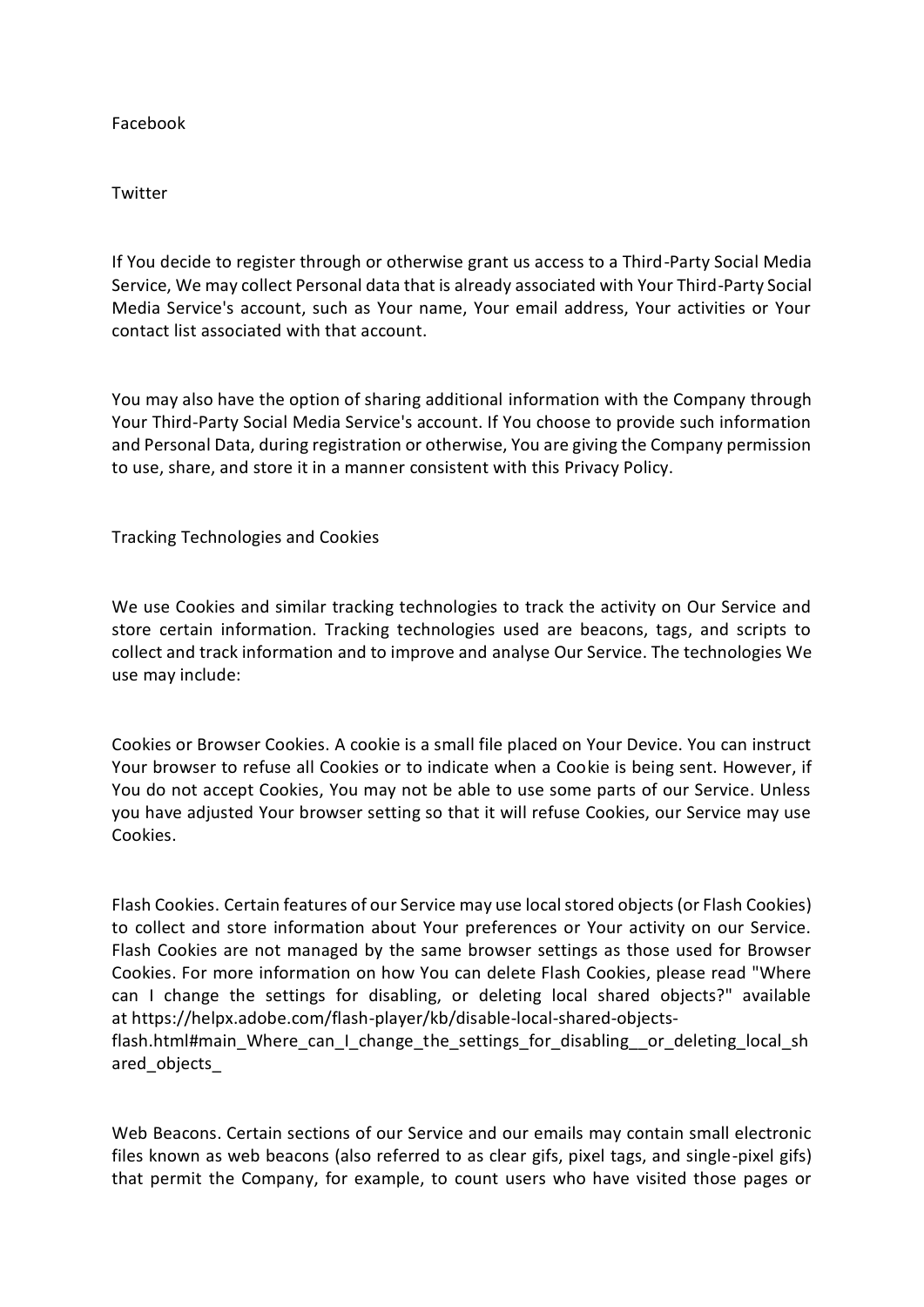opened an email and for other related website statistics (for example, recording the popularity of a certain section and verifying system and server integrity).

Cookies can be "Persistent" or "Session" Cookies. Persistent Cookies remain on Your personal computer or mobile device when You go offline, while Session Cookies are deleted as soon as You close Your web browser. Learn more about cookies: Cookies: What Do They Do?.

We use both Session and Persistent Cookies for the purposes set out below:

Necessary / Essential Cookies

Type: Session Cookies

Administered by: Us

Purpose: These Cookies are essential to provide You with services available through the Website and to enable You to use some of its features. They help to authenticate users and prevent fraudulent use of user accounts. Without these Cookies, the services that You have asked for cannot be provided, and We only use these Cookies to provide You with those services.

Cookies Policy / Notice Acceptance Cookies

Type: Persistent Cookies

Administered by: Us

Purpose: These Cookies identify if users have accepted the use of cookies on the Website.

Functionality Cookies

Type: Persistent Cookies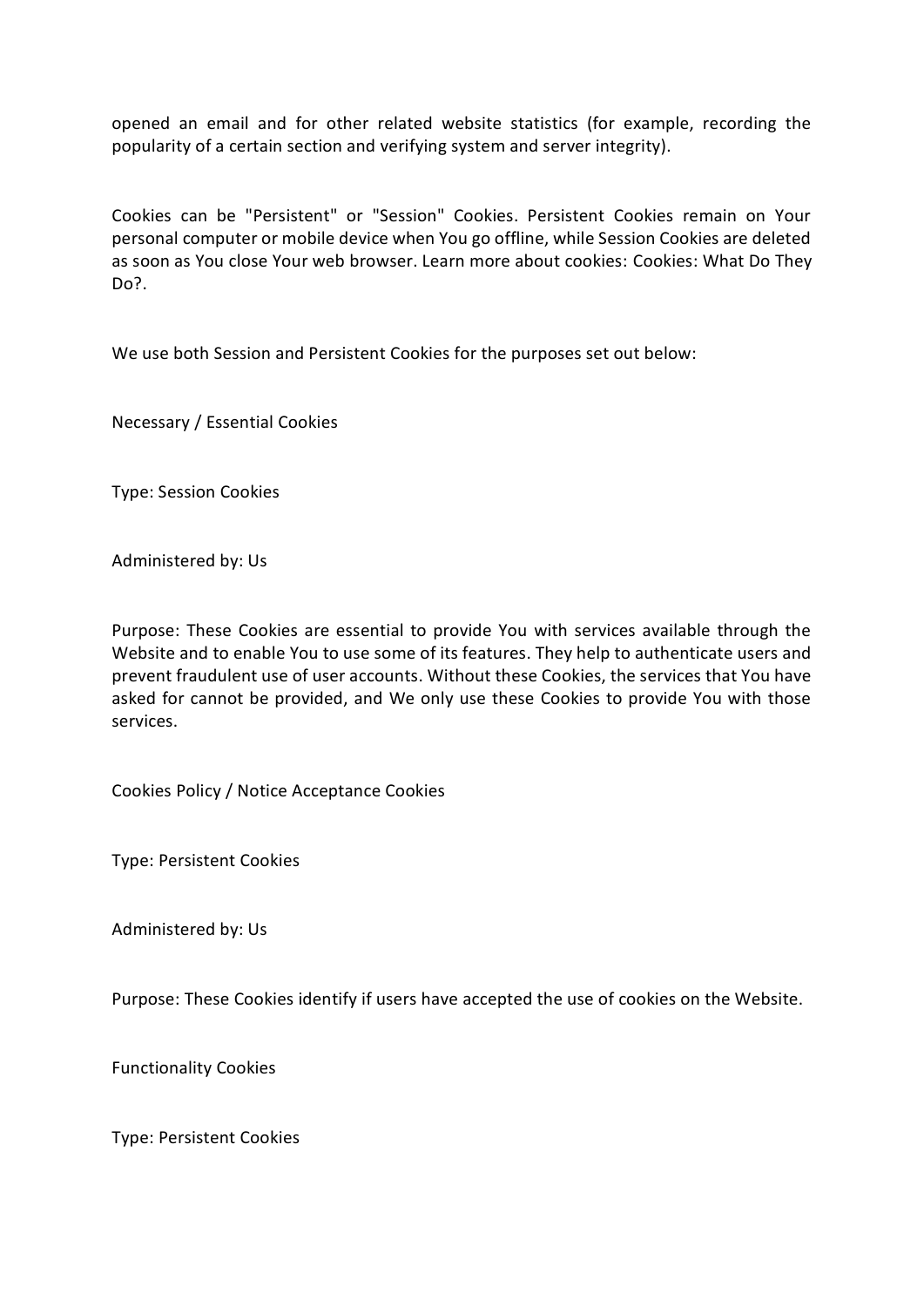Administered by: Us

Purpose: These Cookies allow us to remember choices You make when You use the Website, such as remembering your login details or language preference. The purpose of these Cookies is to provide You with a more personal experience and to avoid You having to reenter your preferences every time You use the Website.

For more information about the cookies, we use and your choices regarding cookies, please visit our Cookies Policy or the Cookies section of our Privacy Policy.

Use of Your Personal Data

The Company may use Personal Data for the following purposes:

To provide and maintain our Service, including to monitor the usage of our Service.

To manage Your Account: to manage Your registration as a user of the Service. The Personal Data You provide can give You access to different functionalities of the Service that are available to You as a registered user.

For the performance of a contract: the development, compliance and undertaking of the purchase contract for the products, items or services You have purchased or of any other contract with Us through the Service.

To contact You: To contact You by email, telephone calls, SMS, or other equivalent forms of electronic communication, such as a mobile application's push notifications regarding updates or informative communications related to the functionalities, products or contracted services, including the security updates, when necessary or reasonable for their implementation.

To provide You with news, special offers and general information about other goods, services, and events which we offer that are similar to those that you have already purchased or enquired about unless You have opted not to receive such information.

To manage Your requests: To attend and manage Your requests to Us.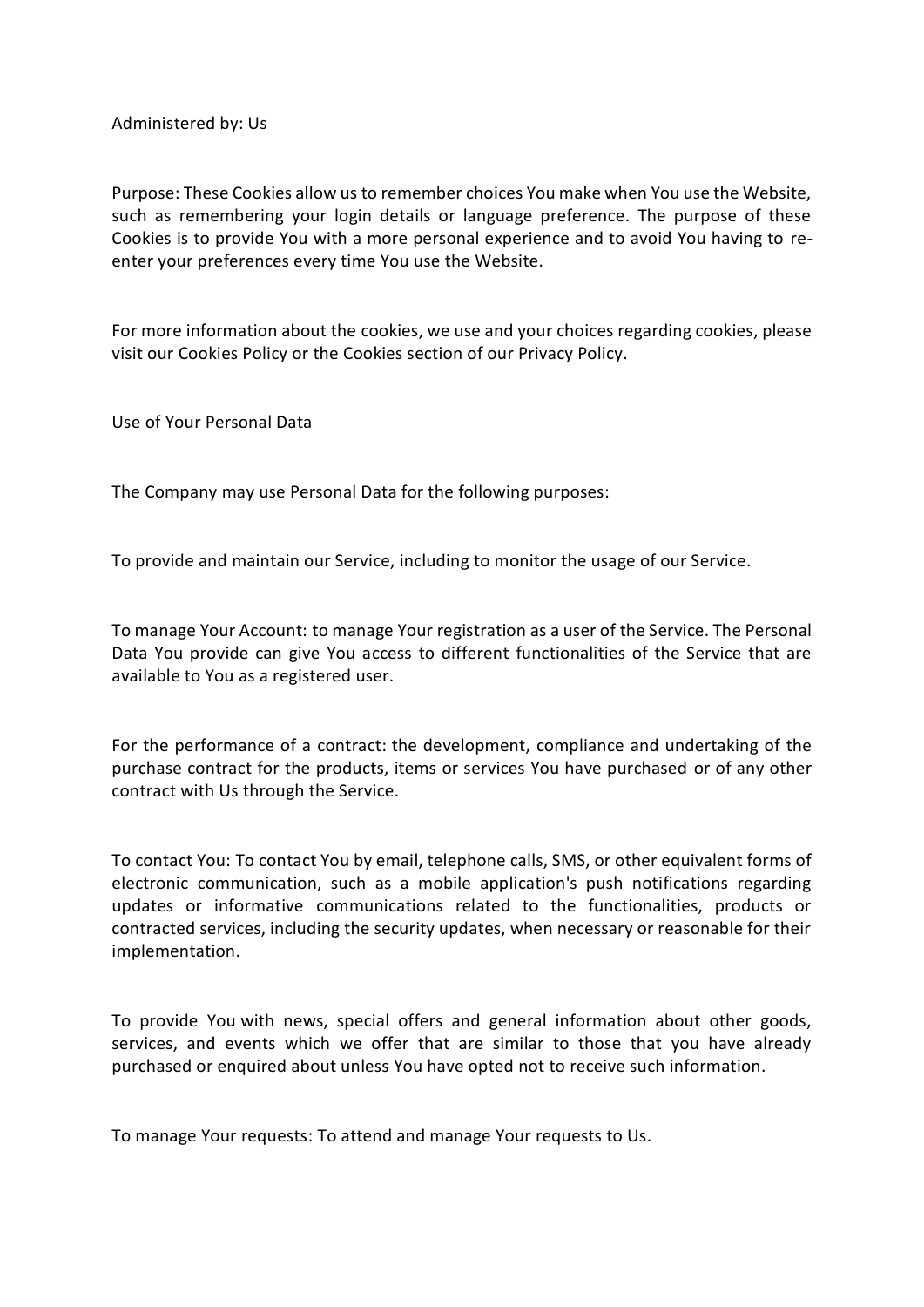For business transfers: We may use Your information to evaluate or conduct a merger, divestiture, restructuring, reorganization, dissolution, or other sale or transfer of some or all of Our assets, whether as a going concern or as part of bankruptcy, liquidation, or similar proceeding, in which Personal Data held by Us about our Service users is among the assets transferred.

For other purposes: We may use Your information for other purposes, such as data analysis, identifying usage trends, determining the effectiveness of our promotional campaigns and to evaluate and improve our Service, products, services, marketing, and your experience.

We may share Your personal information in the following situations:

With Service Providers: We may share Your personal information with Service Providers to monitor and analyze the use of our Service, to contact You.

For business transfers: We may share or transfer Your personal information in connection with, or during negotiations of, any merger, sale of Company assets, financing, or acquisition of all or a portion of Our business to another company.

With Affiliates: We may share Your information with Our affiliates, in which case we will require those affiliates to honour this Privacy Policy. Affiliates include Our parent company and any other subsidiaries, joint venture partners or other companies that We control or that are under common control with Us.

With business partners: We may share Your information with Our business partners to offer You certain products, services, or promotions.

With other users: when You share personal information or otherwise interact in the public areas with other users, such information may be viewed by all users and may be publicly distributed outside. If You interact with other users or register through a Third-Party Social Media Service, Your contacts on the Third-Party Social Media Service may see Your name, profile, pictures and description of Your activity. Similarly, other users will be able to view descriptions of Your activity, communicate with You and view Your profile.

With Your consent: We may disclose Your personal information for any other purpose with Your consent.

Retention of Your Personal Data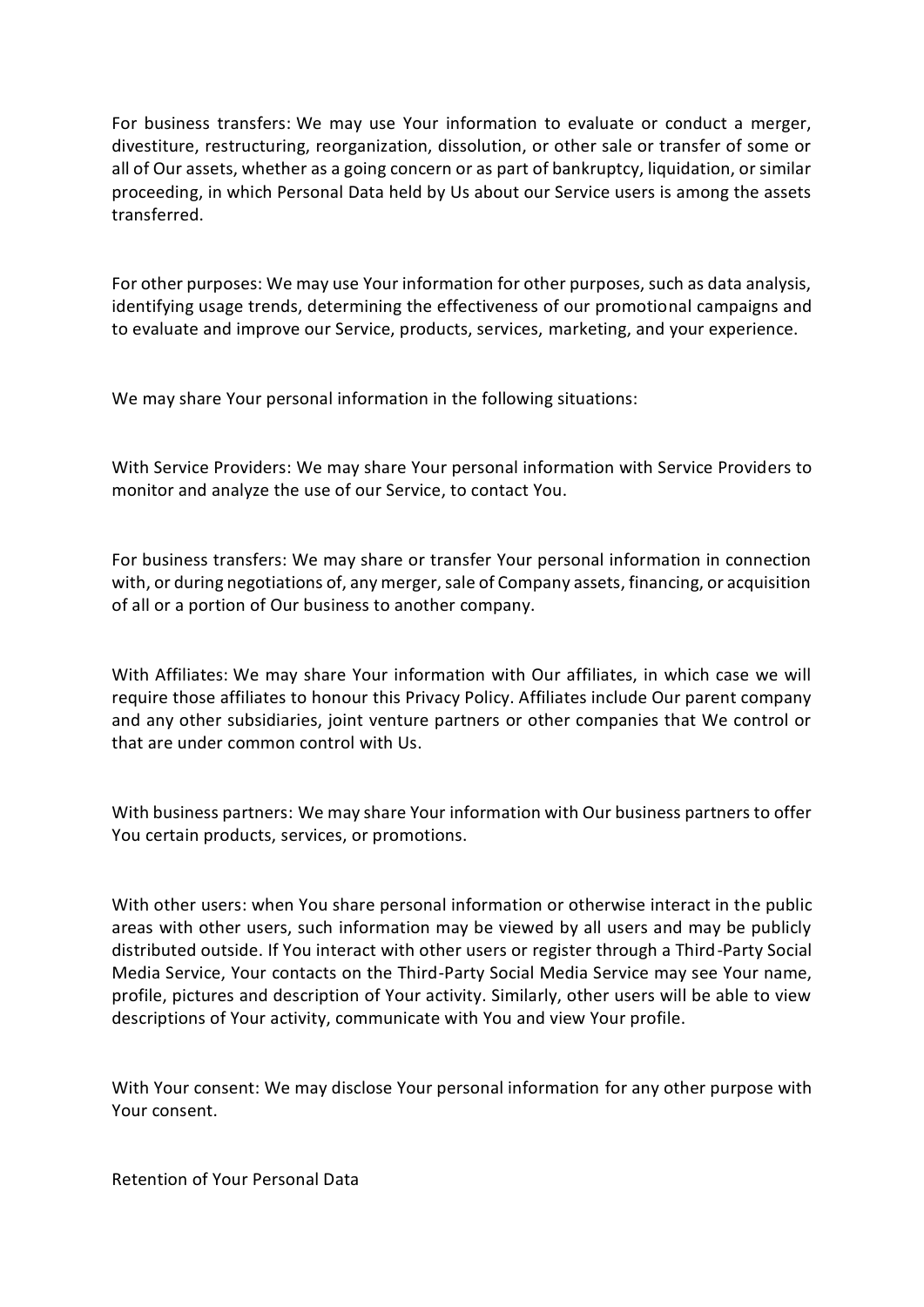The Company will retain Your Personal Data only for as long as is necessary for the purposes set out in this Privacy Policy. We will retain and use Your Personal Data to the extent necessary to comply with our legal obligations (for example, if we are required to retain your data to comply with applicable laws), resolve disputes, and enforce our legal agreements and policies.

The Company will also retain Usage Data for internal analysis purposes. Usage Data is generally retained for a shorter period of time, except when this data is used to strengthen the security or to improve the functionality of Our Service, or We are legally obligated to retain this data for longer time periods.

Transfer of Your Personal Data

Your information, including Personal Data, is processed at the Company's operating offices and in any other places where the parties involved in the processing are located. It means that this information may be transferred to  $-$  and maintained on  $-$  computers located outside of Your state, province, country or other governmental jurisdiction where the data protection laws may differ than those from Your jurisdiction.

Your consent to this Privacy Policy followed by Your submission of such information represents Your agreement to that transfer.

The Company will take all steps reasonably necessary to ensure that Your data is treated securely and in accordance with this Privacy Policy and no transfer of Your Personal Data will take place to an organization or a country unless there are adequate controls in place including the security of Your data and other personal information.

Disclosure of Your Personal Data

Business Transactions

If the Company is involved in a merger, acquisition or asset sale, Your Personal Data may be transferred. We will provide notice before Your Personal Data is transferred and becomes subject to a different Privacy Policy.

Law enforcement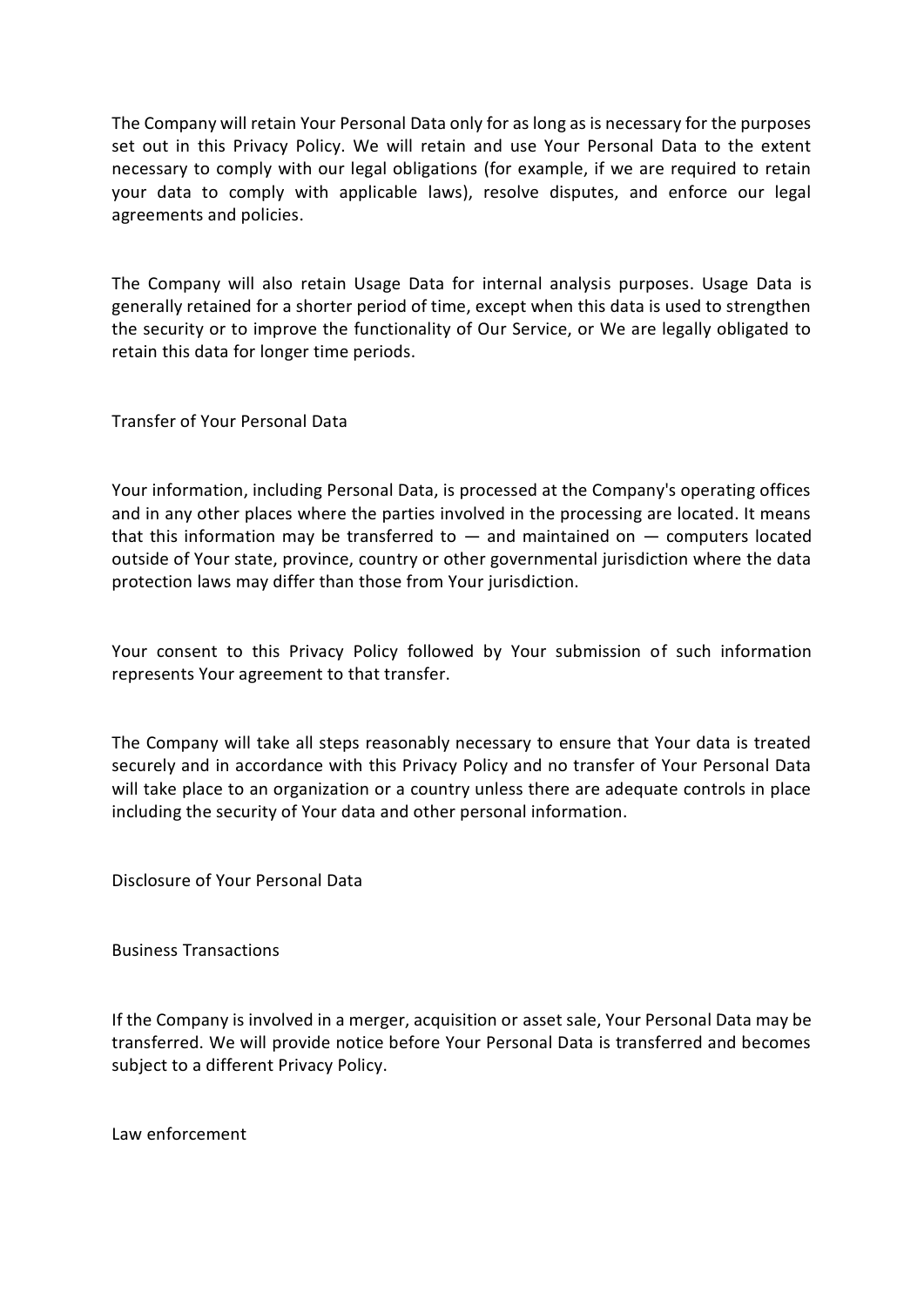Under certain circumstances, the Company may be required to disclose Your Personal Data if required to do so by law or in response to valid requests by public authorities (e.g., a court or a government agency).

Other legal requirements

The Company may disclose Your Personal Data in the good faith belief that such action is necessary to:

Comply with a legal obligation

Protect and defend the rights or property of the Company

Prevent or investigate possible wrongdoing in connection with the Service

Protect the personal safety of Users of the Service or the public

Protect against legal liability

Security of Your Personal Data

The security of Your Personal Data is important to Us but remember that no method of transmission over the Internet, or method of electronic storage is 100% secure. While We strive to use commercially acceptable means to protect Your Personal Data, We cannot guarantee its absolute security.

Children's Privacy

Our Service does not address anyone under the age of 13. We do not knowingly collect personally identifiable information from anyone under the age of 13. If You are a parent or guardian and You are aware that Your child has provided Us with Personal Data, please contact Us. If We become aware that We have collected Personal Data from anyone under the age of 13 without verification of parental consent, We take steps to remove that information from Our servers.